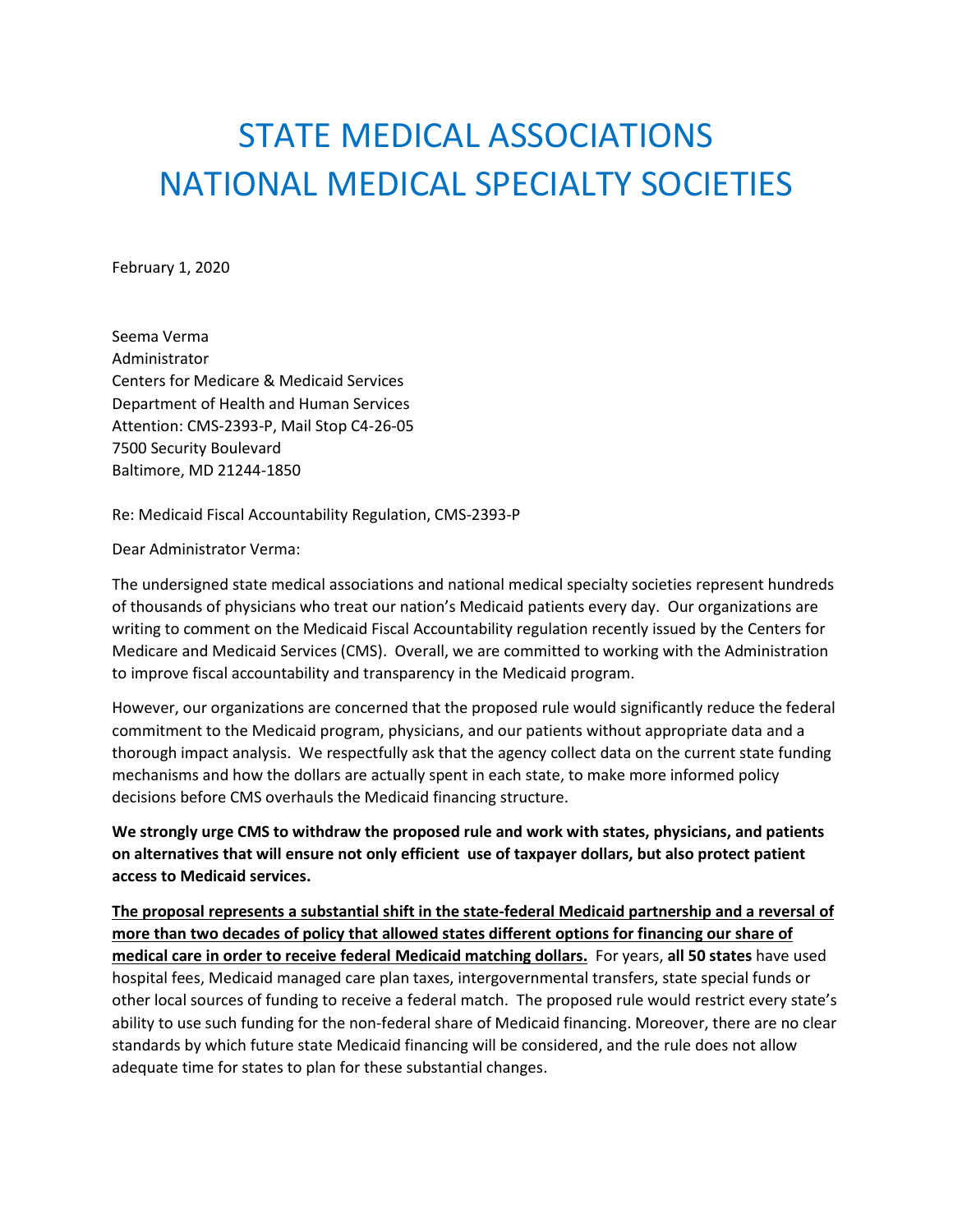**As physicians, we are extremely concerned that the proposed rule would result in significant Medicaid funding cuts to our most vulnerable patients – children, pregnant women, the elderly and disabled.**  Medicaid provides coverage to

- 21% of Americans
- Nearly 50% of our nation's children
- More than 1/3 of our nation's disabled
- More than 10 million seniors

For some states, the cuts could represent up to 50% of their Medicaid budgets. Such drastic cuts would harm physicians' ability to continue to participate in the program, exacerbate existing Medicaid physician shortages, and thus, undermine access to care for these fragile Medicaid patients. The proposal would disproportionately harm rural and underserved communities who shoulder an even heavier Medicaid burden.

**Finally, we are concerned about the negative impact of the proposed rule on state budgets and states' capacity to address funding gaps.** This rule would create significant funding gaps in state budgets and leave states without adequate resources or time to prepare for the future. States could be forced to close budget gaps with either untenable cuts to providers and medical services or burdensome increases in state and local taxes. Underfunding the Medicaid program shifts the uncompensated care burden to states and safety net providers on the front lines caring for these patients. The proposed cuts are unsustainable for states, safety net physicians, and our Medicaid patients- most of whom are children.

If enacted, the proposed rule would negatively impact patients, physicians, and state budgets in all 50 states. We respectfully urge CMS to protect health care services for children, the elderly and disabled by withdrawing the rule and working with us to improve fiscal accountability in other ways with more informed data.

Sincerely,

Medical Association of the State of Alabama Alaska State Medical Association Arizona Medical Association Arkansas Medical Society California Medical Association Colorado Medical Society Connecticut State Medical Society Medical Society of Delaware Medical Society of the District of Columbia Florida Medical Association Medical Association of Georgia Hawaii Medical Association Idaho Medical Association Illinois State Medical Society Indiana State Medical Association Iowa Medical Society Kansas Medical Society Kentucky Medical Association Louisiana State Medical Society